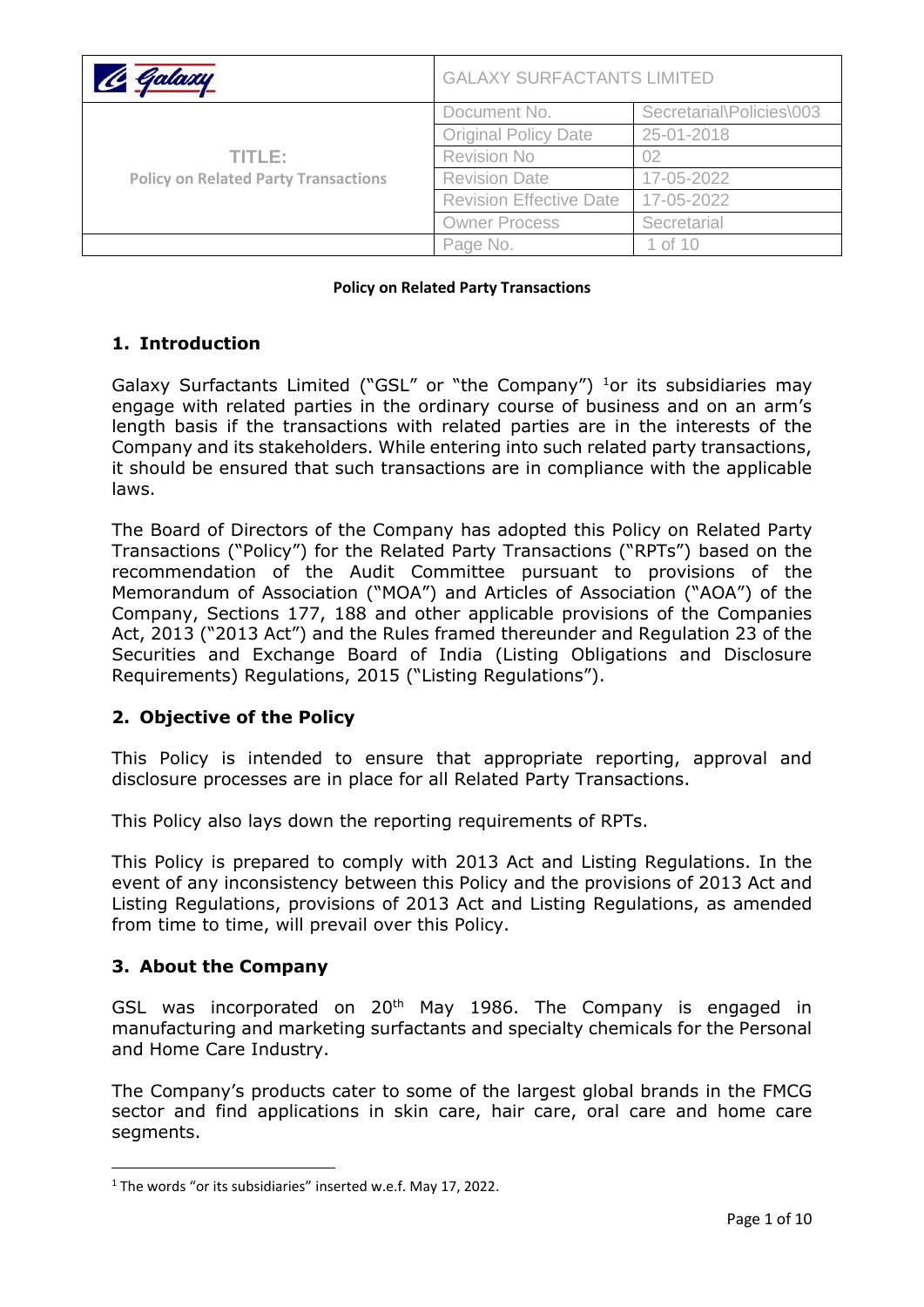| <u>le Galaxy</u>                                      | <b>GALAXY SURFACTANTS LIMITED</b> |                          |
|-------------------------------------------------------|-----------------------------------|--------------------------|
| TITLE:<br><b>Policy on Related Party Transactions</b> | Document No.                      | Secretarial\Policies\003 |
|                                                       | <b>Original Policy Date</b>       | 25-01-2018               |
|                                                       | <b>Revision No</b>                | 02                       |
|                                                       | <b>Revision Date</b>              | 17-05-2022               |
|                                                       | <b>Revision Effective Date</b>    | 17-05-2022               |
|                                                       | <b>Owner Process</b>              | Secretarial              |
|                                                       | Page No.                          | 2 of 10                  |

# **4. Definitions and Applicability**

For the purpose of this Policy:-

**"Arm's Length Transaction"<sup>2</sup>** means a transaction between two related parties that is conducted as if they are unrelated, such that there is no conflict of interest.

**"Ordinary Course of Business"** means a transaction which is carried out in the normal course of business envisaged in accordance with the Company's MOA and AOA of the Company as amended from time to time.

**"Material Modification"<sup>3</sup>** means any modification in the originally approved transaction which results in an adverse change in value, rate or tenure.

**"Material Related Party Transactions"** will have the meaning ascribed to it in the Explanation to Regulation 23(1) of the Listing Regulations i.e. if the RPT to be entered into individually or taken together with previous transactions during a financial year with such related party, exceeds <sup>4</sup>Rs. 1000 Crore or 10% of the annual consolidated turnover of the Company <sup>5</sup>whichever is lower as per its last audited financial statement. However, a transaction involving payments made to a related party with respect to brand usage or royalty shall be considered material if the transaction(s) to be entered into individually or taken together with previous transactions during a financial year, exceed <sup>6</sup>5% of the annual consolidated turnover of the listed entity as per the last audited financial statements of the listed entity.<sup>7</sup>

**"Relative"** shall have the meaning ascribed to it in Section 2(77) of 2013 Act.

<sup>2</sup> As defined under Section 188 of the Companies Act, 2013

<sup>3</sup> Definition inserted on May 17, 2022 and effective from April 1,2022

<sup>4</sup> The words "Rs. 1000 Crore or" are inserted as per SEBI (Listing Obligations and Disclosure Requirements) (Sixth Amendment) Regulations, 2021, on May 17, 2022 and effective from April 1,2022

<sup>5</sup> The words "whichever is lower" are inserted as per SEBI (Listing Obligations and Disclosure Requirements) (Sixth Amendment) Regulations, 2021, on May 17, 2022 and effective from April 1,2022

<sup>6</sup> Substituted for the word "two" by SEBI (Listing Obligations and Disclosure Requirements) (Third Amendment) Regulations, 2019, w.e.f. June 27, 2019

<sup>7</sup> As inserted in the SEBI (LODR) (Amendment) Regulations, 2018 dated May 9, 2018 effective 1.4.2019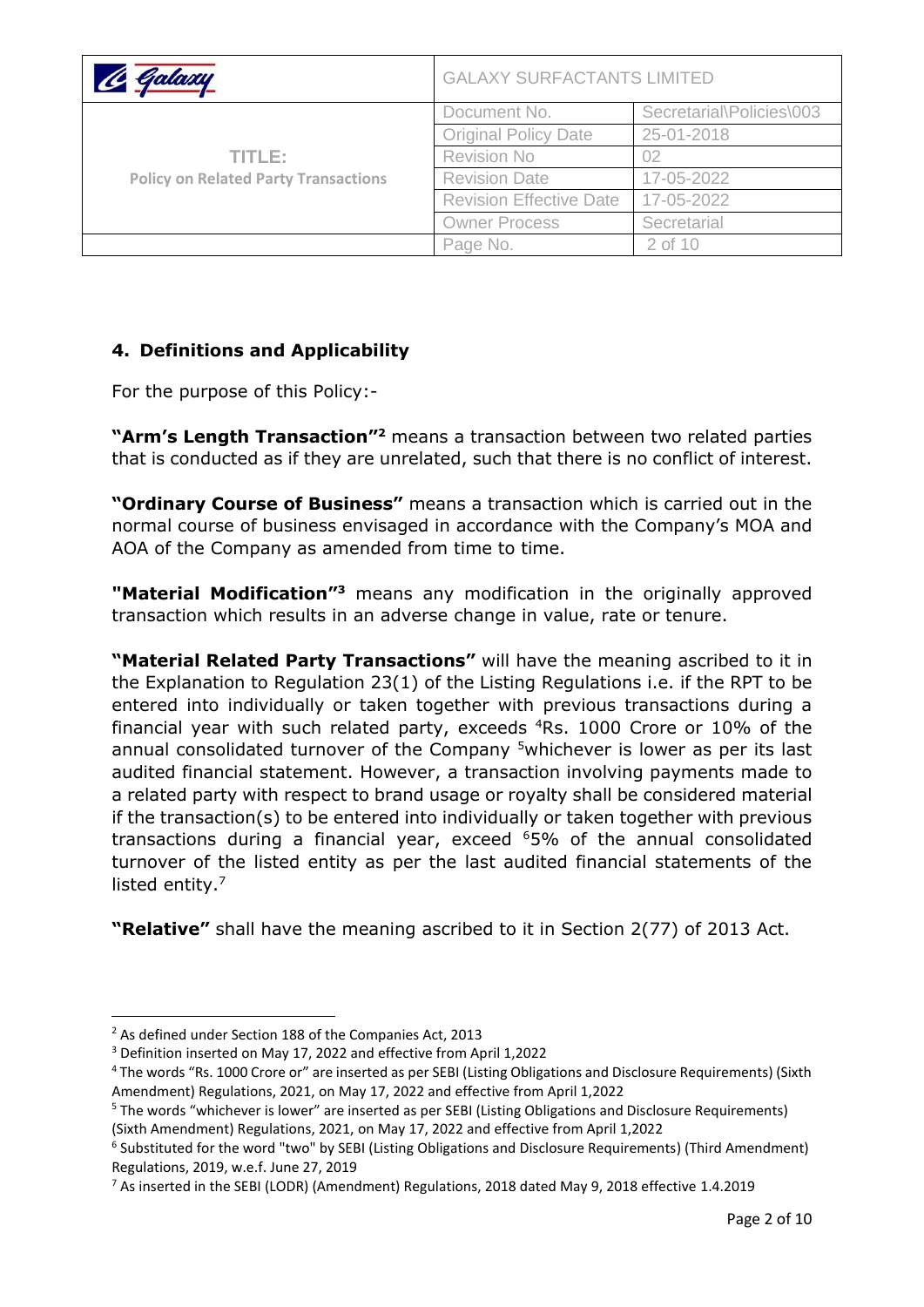| Galaxu                                                | <b>GALAXY SURFACTANTS LIMITED</b> |                          |
|-------------------------------------------------------|-----------------------------------|--------------------------|
| TITLE:<br><b>Policy on Related Party Transactions</b> | Document No.                      | Secretarial\Policies\003 |
|                                                       | <b>Original Policy Date</b>       | 25-01-2018               |
|                                                       | <b>Revision No</b>                | 02                       |
|                                                       | <b>Revision Date</b>              | 17-05-2022               |
|                                                       | <b>Revision Effective Date</b>    | 17-05-2022               |
|                                                       | <b>Owner Process</b>              | Secretarial              |
|                                                       | Page No.                          | 3 of 10                  |

**"Related Party"** will have the meaning ascribed to it under Section 2(76) of 2013 Act or under the applicable accounting standards;

<sup>8</sup>Provided that:

- (a) any person or entity forming a part of the promoter or promoter group of the Company; or
- (b) any person or any entity, holding equity shares:
	- (i) of twenty per cent or more; or
	- (ii) of ten per cent or more, with effect from April 1, 2023;

in the Company either directly or on a beneficial interest basis as provided under section 89 of the Companies Act, 2013, at any time, during the immediate preceding financial year;

shall be deemed to be a related party:"

Reference and reliance may be placed on the rules/clarification/regulations issued by the Ministry of the Corporate Affairs, Government of India and Securities and Exchange Board of India and other Authorities from time to time for interpretation of the term "Related Party".

**"Related Party Transactions"** means all transactions between the Company/ Subsidiaries on one hand and one or more related party(ies) on the other hand including contracts, arrangements and transactions as envisaged in Section 188(1) of 2013 Act and/or as defined under Regulation 2(1)(zc) of the Listing Regulations.

**"Key Managerial Personnel"** means Key Managerial Personnel as defined under Section 2(51) of 2013 Act.

**"Board of Directors" or "Board"** means the collective body of the Directors of the Company.

**"Audit Committee"** means the Audit Committee constituted by the Board of Directors of the Company in accordance with Section 177 of 2013 Act and Regulation 18 of the Listing Regulations.

<sup>&</sup>lt;sup>8</sup> Substituted as per SEBI (Listing Obligations and Disclosure Requirements) (Sixth Amendment) Regulations, 2021, on May 17, 2022 and effective from April 1,2022.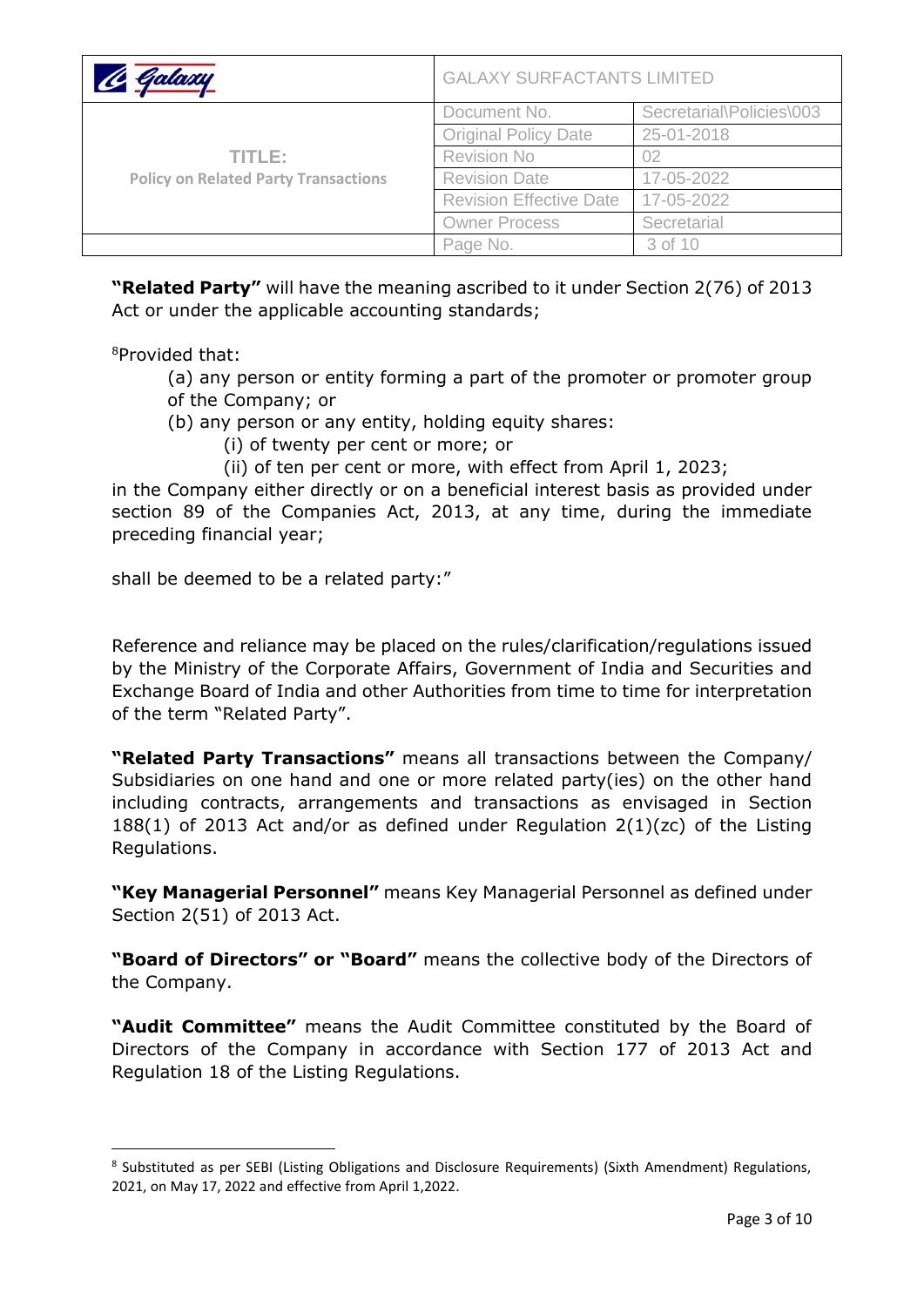| Galaxu                                                | <b>GALAXY SURFACTANTS LIMITED</b> |                          |
|-------------------------------------------------------|-----------------------------------|--------------------------|
| TITLE:<br><b>Policy on Related Party Transactions</b> | Document No.                      | Secretarial\Policies\003 |
|                                                       | <b>Original Policy Date</b>       | 25-01-2018               |
|                                                       | <b>Revision No</b>                | 02                       |
|                                                       | <b>Revision Date</b>              | 17-05-2022               |
|                                                       | <b>Revision Effective Date</b>    | 17-05-2022               |
|                                                       | <b>Owner Process</b>              | Secretarial              |
|                                                       | Page No.                          | 4 of 10                  |

**"Chief Executive Officer" (CEO)** means Chief Executive Officer as defined under Section 2(18) of 2013 Act.

**"Chief Financial Officer" (CFO)** means Chief Financial Officer as defined under Section 2(19) of 2013 Act.

**"Company Secretary" (CS)** means a Company Secretary as defined in Section 2(24) of 2013 Act.

**"Managing Director"** means a Managing Director as defined in Section 2(54) of 2013 Act.

**"Manager"** means a Manager as defined in Section 2(53) of 2013 Act.

**"Net worth"** means net worth as defined in section 2(57) of the 2013 Act.

**"Senior Management"** will have the meaning ascribed to it in the explanation to section 178 of 2013 Act and the Listing Regulations<sup>9</sup>.

**"Whole-time Director"** means Whole-time Director as defined in Section 2(94) of 2013 Act.

**"Turnover"** means turnover as defined in Section 2(91) of 2013 Act.

**"Transaction"** shall be construed to include single transaction or a group of transactions in a contract or arrangement.

All capitalised terms used in this Policy but not defined herein shall have the meaning ascribed to such term in 2013 Act and the Rules framed there under or in the Listing Regulations, as amended from time to time.

This Policy applies to all the transactions of the Company with its related parties including changes, if any, in related parties from time to time.

## **5. Policy Approach**

In dealing with RPTs, the Company will follow the following approach:

#### A. Identification of RPTs

<sup>9</sup> As amended in the SEBI (LODR) (Amendment) Regulations, 2018 dated May 9, 2018 effective April 1, 2019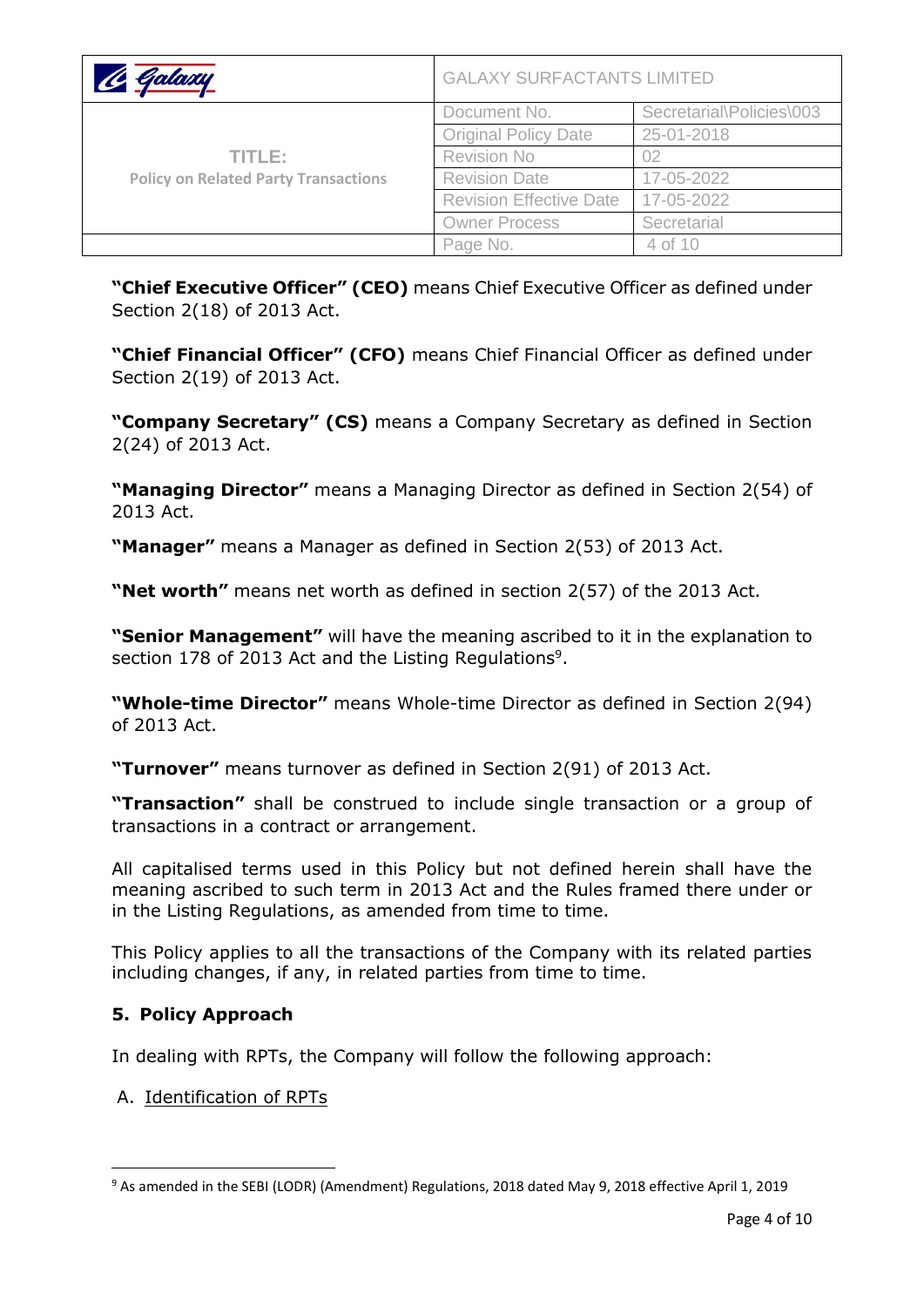| Galaxy                                      | <b>GALAXY SURFACTANTS LIMITED</b> |                          |
|---------------------------------------------|-----------------------------------|--------------------------|
|                                             | Document No.                      | Secretarial\Policies\003 |
|                                             | <b>Original Policy Date</b>       | 25-01-2018               |
| TITLE:                                      | <b>Revision No</b>                | 02                       |
| <b>Policy on Related Party Transactions</b> | <b>Revision Date</b>              | 17-05-2022               |
|                                             | <b>Revision Effective Date</b>    | 17-05-2022               |
|                                             | <b>Owner Process</b>              | Secretarial              |
|                                             | Page No.                          | 5 of 10                  |

- I. All RPTs <sup>10</sup>and any subsequent Material Modification must be brought to the notice of the Audit Committee of the Company.
- II. Any employee of the Company who is aware of any transaction that is or may be perceived to be a RPT <sup>11</sup>or any subsequent Material Modification is required to bring the same to the attention of the Audit Committee of the Company through Company Secretary.
- III. Directors and Key Managerial Personnel (KMPs) are responsible for informing the Company Secretary of their interest (including interest of their Relatives) in other companies, firms or concerns at the beginning of every financial year and any change in such interest during the year.
- IV. In addition, all Directors, and KMPs are responsible for providing notice to the Company Secretary of any potential RPT involving him/her or his or her relative, including any additional information about the transaction that the Audit Committee may request.

The Company prefers to receive such notice of any potential RPTs  $^{12}$ or any subsequent Material Modifications in advance so that the Audit Committee/Board/Company Secretary has sufficient time to review information regarding the proposed transactions.

For the limited purpose of requirements of disclosure of any conflict of interest as specified by the 2013 Act and the Listing Regulations, this section shall also apply to the members of Senior Management.

- B. Approval of RPTs
	- i. Approval of the Audit Committee

All RPTs <sup>13</sup>and subsequent material modifications shall require prior approval of the Audit Committee. *<sup>14</sup>*Provided that only those members of the audit committee, who are independent directors, shall approve related party transaction.

<sup>&</sup>lt;sup>10</sup> The words "and any subsequent Material Modification" inserted on May 17, 2022 and effective from April 1,2022

<sup>&</sup>lt;sup>11</sup> The words "and any subsequent Material Modification" inserted on May 17, 2022 and effective from April 1,2022

<sup>&</sup>lt;sup>12</sup> The words "or any subsequent Material Modification" inserted on May 17, 2022 and effective from April 1,2022

<sup>&</sup>lt;sup>13</sup> The words "and subsequent modifications shall" inserted on May 17, 2022 and effective from April 1,2022

<sup>14</sup> Proviso inserted on May 17, 2022 and effective from April 1,2022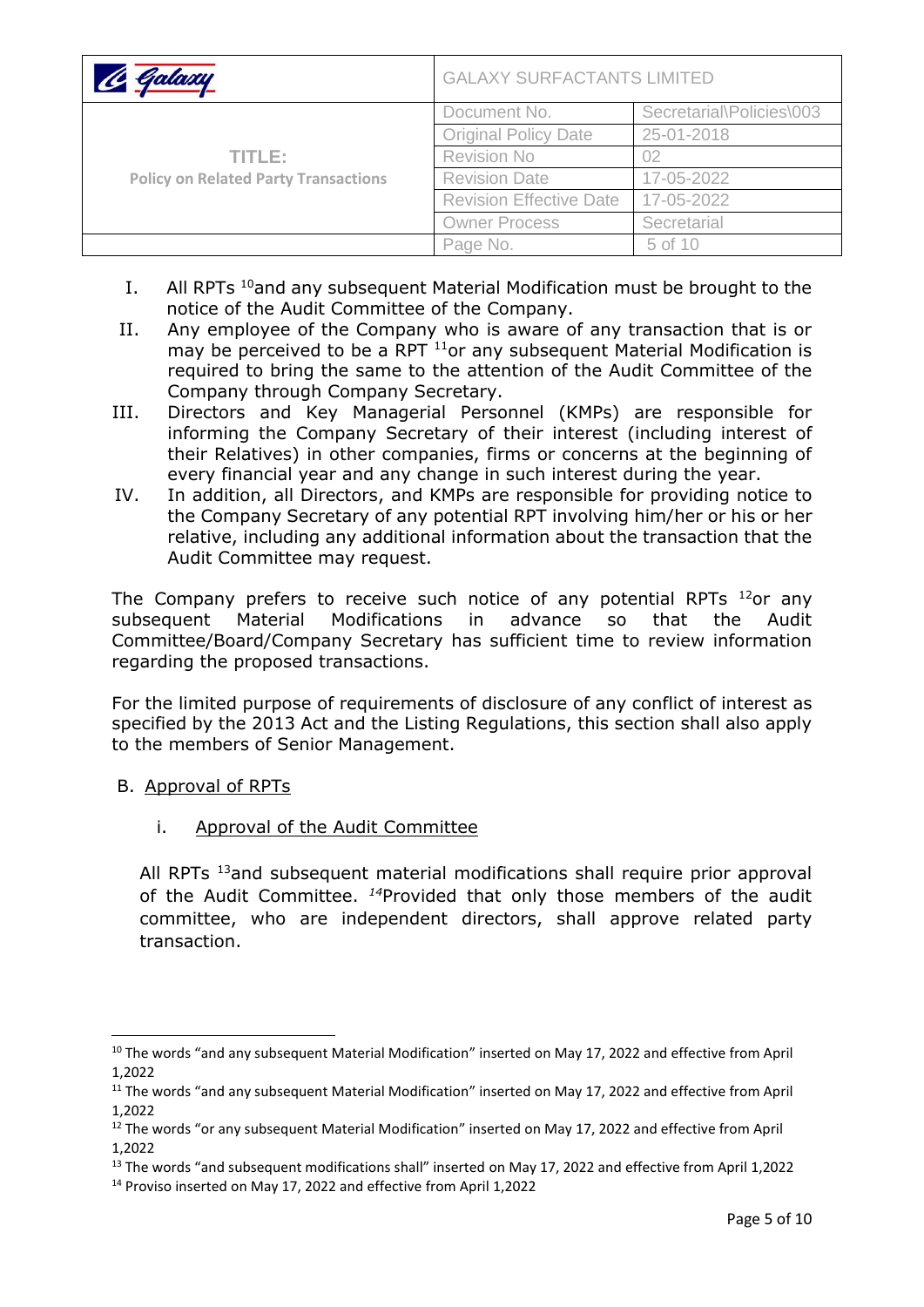| Galaxu                                                | <b>GALAXY SURFACTANTS LIMITED</b> |                          |
|-------------------------------------------------------|-----------------------------------|--------------------------|
| TITLE:<br><b>Policy on Related Party Transactions</b> | Document No.                      | Secretarial\Policies\003 |
|                                                       | <b>Original Policy Date</b>       | 25-01-2018               |
|                                                       | <b>Revision No</b>                | 02                       |
|                                                       | <b>Revision Date</b>              | 17-05-2022               |
|                                                       | <b>Revision Effective Date</b>    | 17-05-2022               |
|                                                       | <b>Owner Process</b>              | Secretarial              |
|                                                       | Page No.                          | 6 of 10                  |

*<sup>15</sup>[(a) a related party transaction to which the subsidiary of GSL is a party but the GSL is not a party, shall require prior approval of the audit committee of the GSL if the value of such transaction whether entered into individually or taken together with previous transactions during a financial year exceeds ten per cent of the annual consolidated turnover, as per the last audited financial statements of the GSL;*

*(b) with effect from April 1, 2023, a related party transaction to which the subsidiary of GSL is a party but the GSL is not a party, shall require prior approval of the audit committee of the GSL if the value of such transaction whether entered into individually or taken together with previous transactions during a financial year, exceeds ten per cent of the annual standalone turnover, as per the last audited financial statements of the subsidiary;*

*(c) prior approval of the audit committee of the GSL shall not be required for a related party transaction to which the listed subsidiary is a party, but the GSL is not a party, if regulation 23 and sub-regulation (2) of regulation 15 of Listing regulations are applicable to such listed subsidiary.* 

*Explanation: For related party transactions of unlisted subsidiaries of GSL as referred to in (c) above, the prior approval of the audit committee of GSL shall suffice.]*

However, the Company can obtain omnibus approval from the Audit Committee for such transactions, subject to compliances with the following conditions:

- o The Audit Committee shall, subject to the approval of the Board of Directors, lay down the criteria for granting the omnibus approval in accordance with the provisions of 2013 Act and the Rules made thereunder.
- o The Audit Committee while granting omnibus approval shall consider the repetitiveness of the transactions (in past or in future) and justification for the need of such approval.
- $\circ$  The Audit Committee shall satisfy itself the need for such omnibus approval and that such approval is in the interest of the Company.

<sup>15</sup> Inserted as per requirement of the SEBI (Listing Obligations and Disclosure Requirements) (Sixth Amendment) Regulations, 2021, on May 17, 2022 and effective from April 1,2022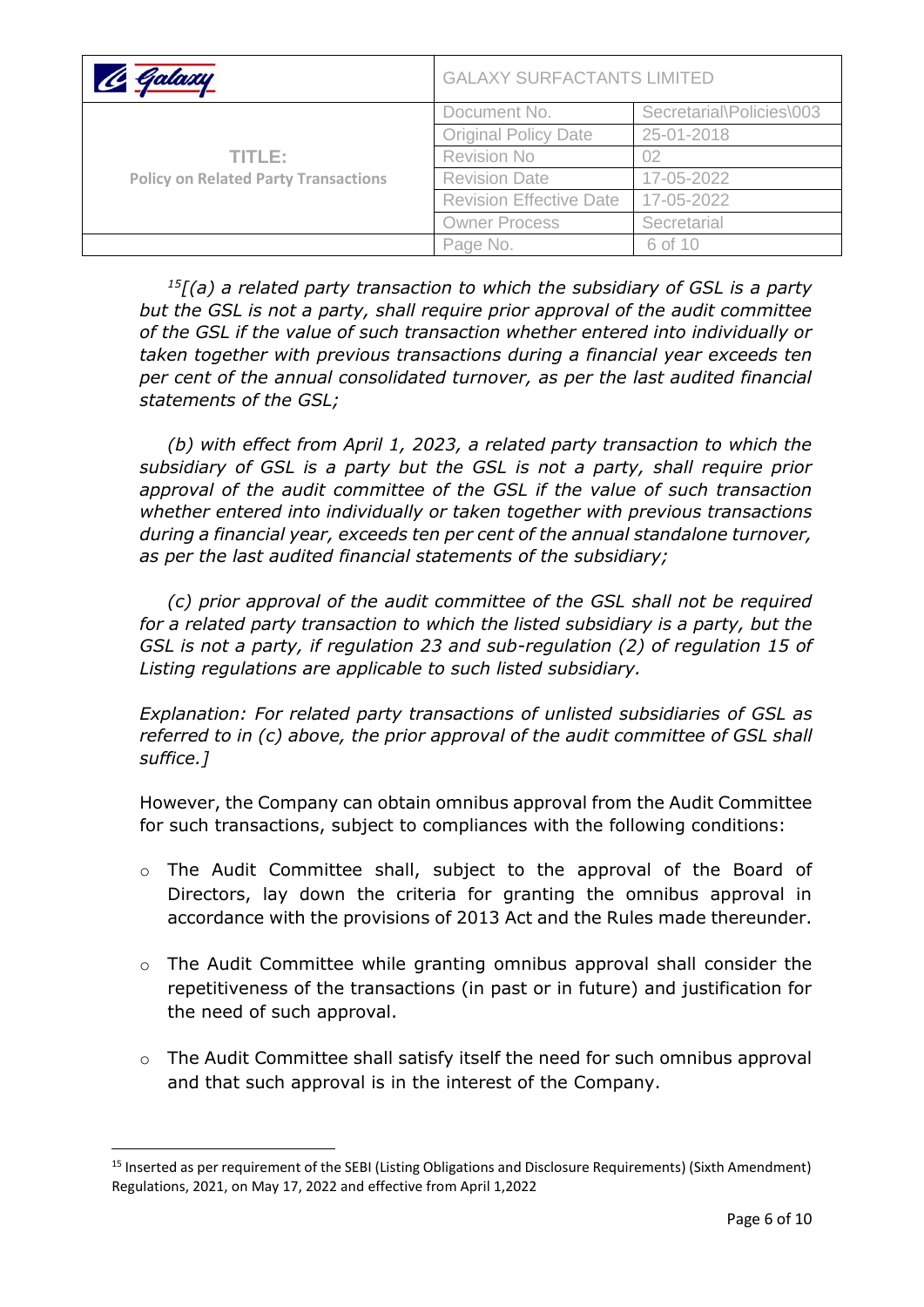| Galamu                                                | <b>GALAXY SURFACTANTS LIMITED</b> |                          |
|-------------------------------------------------------|-----------------------------------|--------------------------|
| TITLE:<br><b>Policy on Related Party Transactions</b> | Document No.                      | Secretarial\Policies\003 |
|                                                       | <b>Original Policy Date</b>       | 25-01-2018               |
|                                                       | <b>Revision No</b>                | 02                       |
|                                                       | <b>Revision Date</b>              | 17-05-2022               |
|                                                       | <b>Revision Effective Date</b>    | 17-05-2022               |
|                                                       | <b>Owner Process</b>              | Secretarial              |
|                                                       | Page No.                          | 7 of 10                  |

o The omnibus approval shall provide details of (i) the name/s of the related party, nature of transaction, period of transaction, maximum amount of transaction that can be entered into, (ii) the indicative base price/current contracted price and the formula for variation in the price if any (for example: +/- 5%) and (iii) such other conditions as the Audit Committee may deem fit.

However, in case of RPTs which cannot be foreseen and where the above details are not available, the Audit Committee may grant omnibus approval provided the value of RPT does not exceed Rs. 1 Crore per transaction.

- $\circ$  The Audit Committee shall review, at least on a quarterly basis, the details of RPTs entered into by the Company pursuant to each of the omnibus approval given.
- o Such omnibus approval shall be valid for a period of 1 financial year and shall require fresh approvals after the expiry of 1 financial year.
- o Omnibus approval shall not be made for transactions in respect of selling or disposing of the undertaking of the Company.

While assessing a proposal put up before the Audit Committee/Board for approval, the Audit Committee/Board may review the following documents/seek the following information from the management in order to determine if the transaction is in the ordinary course of business and at arm's length or not:

- Nature of the transaction i.e., details of goods or property to be acquired/transferred or services to be rendered/availed – including description of functions to be performed, risks to be assumed and assets to be employed under the proposed transaction;
- Key terms (such as price and other commercial compensation contemplated under the arrangement) of the proposed transaction, including value and quantum;
- Key covenants (non-commercial) as per the draft of the proposed agreement/contract to be entered into for such transaction;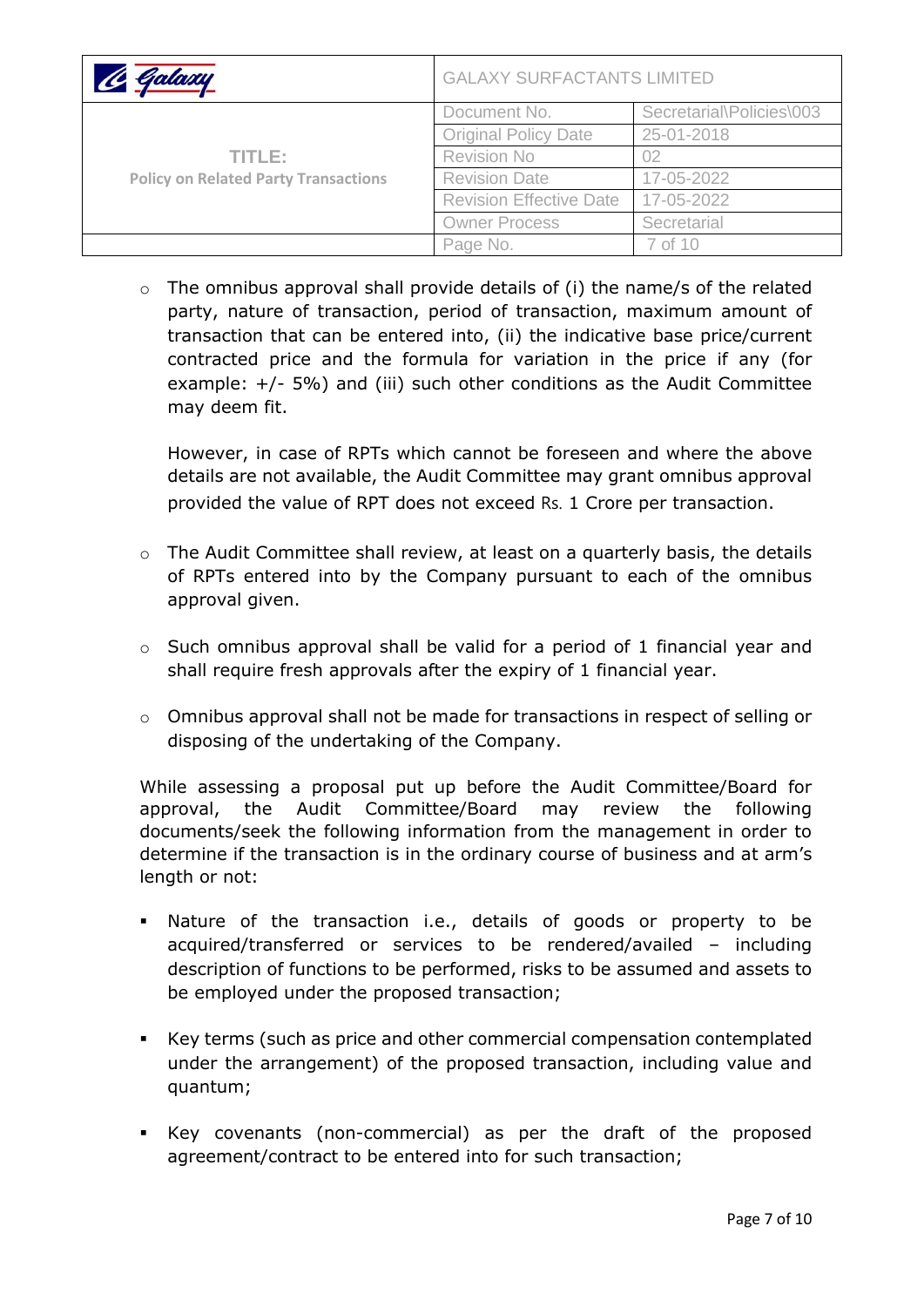| Galaxu                                                | <b>GALAXY SURFACTANTS LIMITED</b> |                          |
|-------------------------------------------------------|-----------------------------------|--------------------------|
| TITLE:<br><b>Policy on Related Party Transactions</b> | Document No.                      | Secretarial\Policies\003 |
|                                                       | <b>Original Policy Date</b>       | 25-01-2018               |
|                                                       | <b>Revision No</b>                | 02                       |
|                                                       | <b>Revision Date</b>              | 17-05-2022               |
|                                                       | <b>Revision Effective Date</b>    | 17-05-2022               |
|                                                       | <b>Owner Process</b>              | Secretarial              |
|                                                       | Page No.                          | 8 of 10                  |

- Special terms covered/to be covered in separate letters or undertakings or any other special or sub arrangement forming part of a composite transaction;
- **EXE** Benchmarking information that may have a bearing on the arm's length basis analysis, such as:
	- o market analysis, research report, industry trends, business strategies, financial forecasts, etc.;
	- o third party comparable, valuation reports, price publications including stock exchange and commodity market quotations;
	- o management assessment of pricing terms and business justification for the proposed transaction;
	- o comparative analysis, if any, of other such transaction entered into by the company.
	- ii. Approval of the Board of Directors of the Company

As per the provisions of Section 188 of 2013 Act, all kinds of transactions specified under the said section and which are not in the ordinary course of business or not at arm's length basis or both, are placed before the Board for its approval.

In addition to the above, the following kinds of transactions with related parties are also placed before the Board for its approval:

- o Transactions in respect of which the Audit Committee is unable to determine whether or not they are in the ordinary course of business and/or at arm's length basis and decides to refer the same to the Board for approval;
- o Transactions which are in the ordinary course of business and at arm's length basis, but which in Audit Committee's view requires Board approval.
- o Material RPTs which are intended to be placed before the shareholders for approval.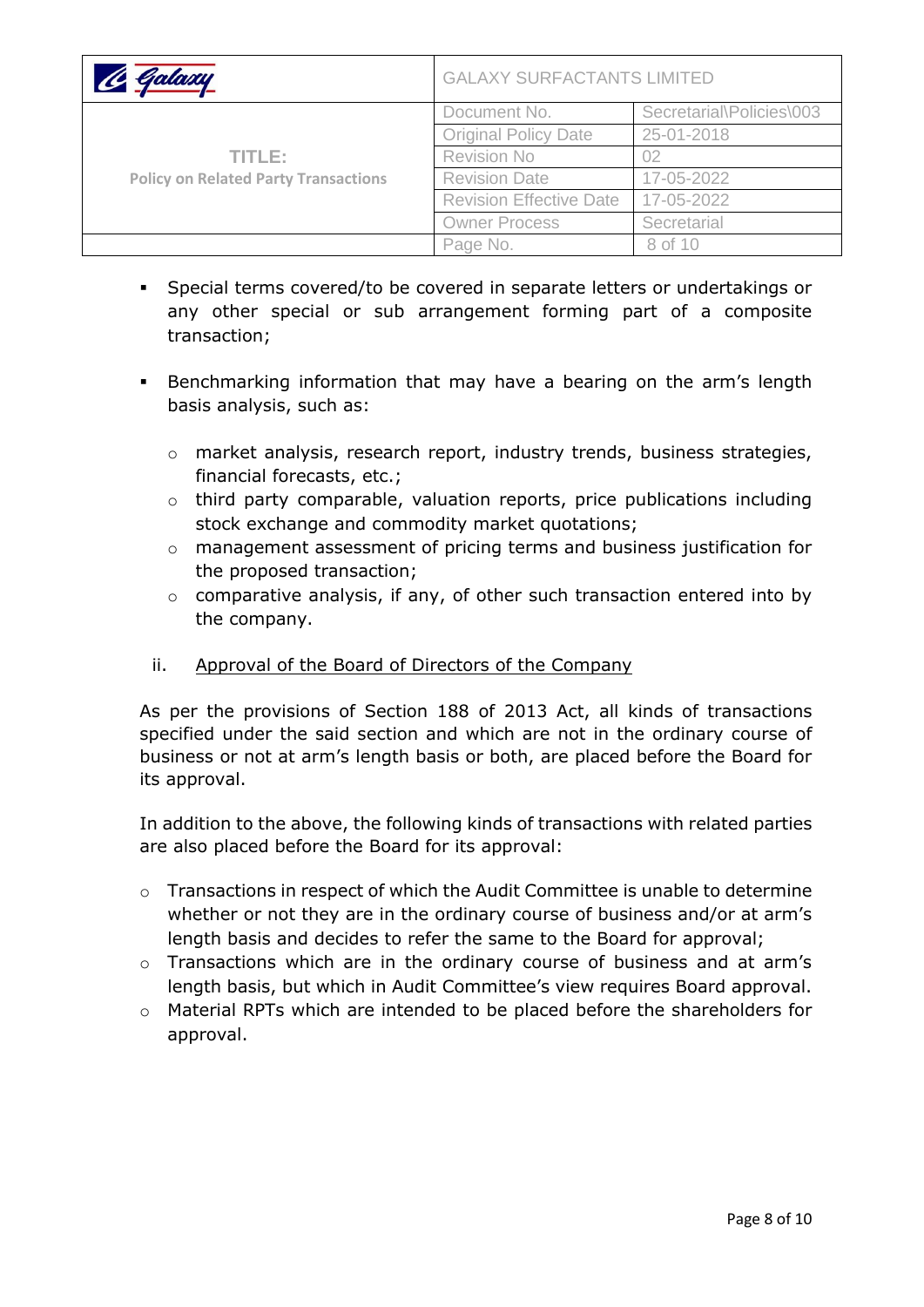| 16 Galaxy                                             | <b>GALAXY SURFACTANTS LIMITED</b> |                          |
|-------------------------------------------------------|-----------------------------------|--------------------------|
| TITLE:<br><b>Policy on Related Party Transactions</b> | Document No.                      | Secretarial\Policies\003 |
|                                                       | <b>Original Policy Date</b>       | 25-01-2018               |
|                                                       | <b>Revision No</b>                | 02                       |
|                                                       | <b>Revision Date</b>              | 17-05-2022               |
|                                                       | <b>Revision Effective Date</b>    | 17-05-2022               |
|                                                       | <b>Owner Process</b>              | Secretarial              |
|                                                       | Page No.                          | 9 of 10                  |

### iii. Approval of the Shareholders of the Company

All Material RPTs <sup>16</sup>and subsequent Material Modifications as defined by the audit committee shall be placed before the shareholders for  $17$ prior approval through resolution and  $^{18}$ [no related party shall vote to approve] on such resolution whether the entity is related party to the particular transaction or not.

<sup>19</sup> [Provided that prior approval of the shareholders of the Company shall not be required for a related party transaction to which the listed subsidiary is a party but the Company is not a party, if regulation 23 and sub-regulation (2) of regulation 15 of the Listing Regulations are applicable to such listed subsidiary.

Explanation: For related party transactions of unlisted subsidiaries of the Company as referred above, the prior approval of the shareholders of the listed subsidiary shall suffice.]

All RPTs pursuant to section 188 of 2013 Act which are not in the ordinary course of business and / or not an Arms' length basis and which crosses the threshold limits prescribed under 2013 Act, shall also require the approval of shareholders of the Company.

Approval of the Shareholders of the Company would not be required for RPT entered:

- (a) by the Company with its Wholly Owned Subsidiaries, whose accounts are consolidated with the accounts of GSL and placed before the shareholders of GSL at the general meeting for approval.
- (b)  $20$  Transactions entered into between two wholly-owned of the Company, whose accounts are consolidated with the Company and placed before the shareholders of GSL at the general meeting for approval.

<sup>&</sup>lt;sup>16</sup> Inserted as per the requirement of Inserted by the SEBI (Listing Obligations and Disclosure Requirements) (Sixth Amendment) Regulations, 2021, **w.e.f. May 17, 2022.**

<sup>&</sup>lt;sup>17</sup> Inserted as per the requirement of Inserted by the SEBI (Listing Obligations and Disclosure Requirements) (Sixth Amendment) Regulations, 2021, **w.e.f. May 17, 2022**

<sup>&</sup>lt;sup>18</sup> As substituted in the SEBI (LODR) (Amendment) Regulations, 2018 dated May 9, 2018 effective April 1, 2019

<sup>&</sup>lt;sup>19</sup> Proviso added as per the SEBI (Listing Obligations and Disclosure Requirements) (Sixth Amendment) Regulations, 2021, w.e.f. 1.4.2022.

<sup>&</sup>lt;sup>20</sup> Inserted as per requirement of the SEBI (Listing Obligations and Disclosure Requirements) (Sixth Amendment) Regulations, 2021, on May 17, 2022 and effective from April 1,2022